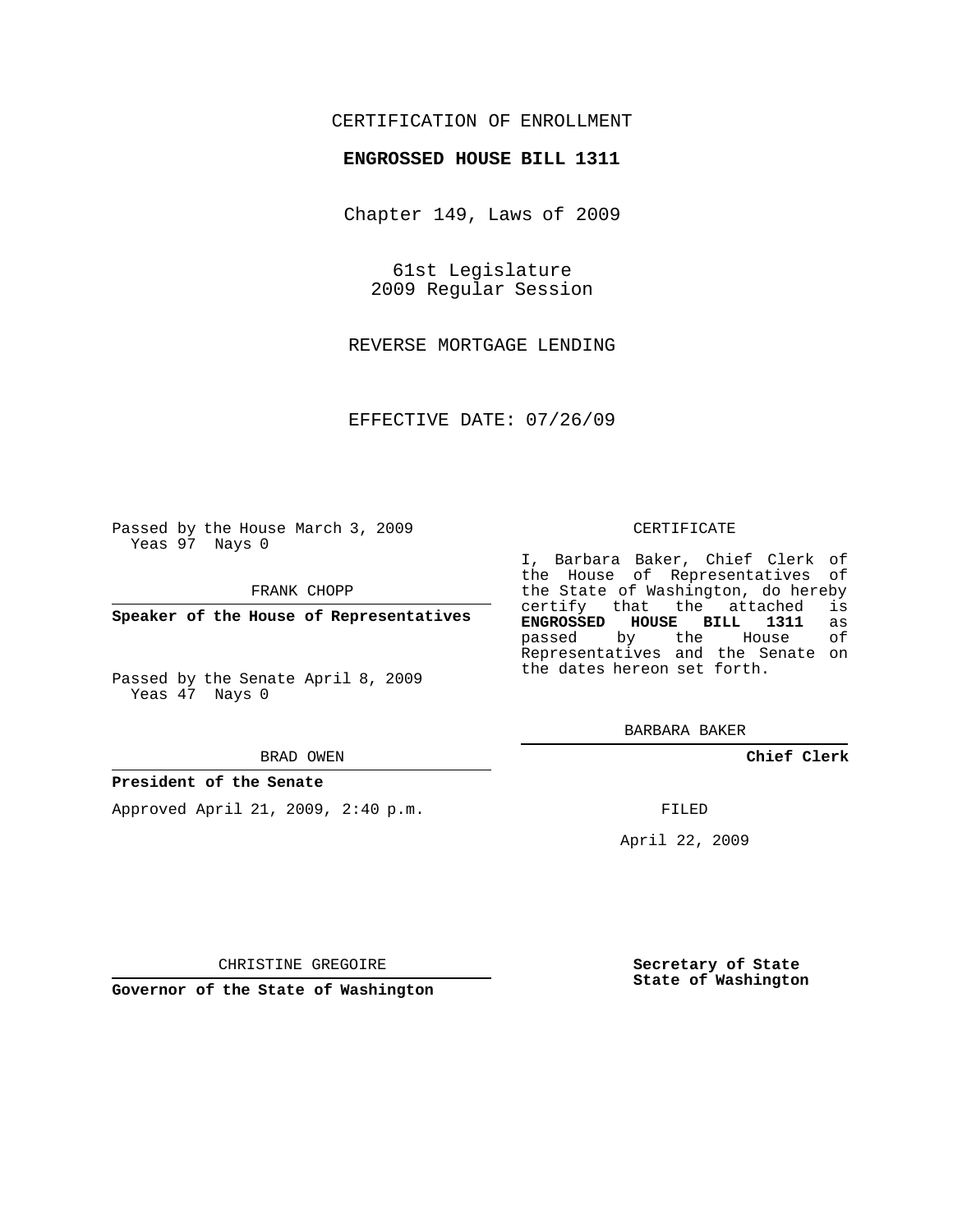# **ENGROSSED HOUSE BILL 1311** \_\_\_\_\_\_\_\_\_\_\_\_\_\_\_\_\_\_\_\_\_\_\_\_\_\_\_\_\_\_\_\_\_\_\_\_\_\_\_\_\_\_\_\_\_

\_\_\_\_\_\_\_\_\_\_\_\_\_\_\_\_\_\_\_\_\_\_\_\_\_\_\_\_\_\_\_\_\_\_\_\_\_\_\_\_\_\_\_\_\_

Passed Legislature - 2009 Regular Session

# **State of Washington 61st Legislature 2009 Regular Session**

**By** Representatives Kirby, Bailey, Morrell, Sullivan, Kenney, Simpson, and Nelson; by request of Department of Financial Institutions

Read first time 01/19/09. Referred to Committee on Financial Institutions & Insurance.

 AN ACT Relating to reverse mortgage lending; amending RCW 31.04.015 and 31.04.115; and adding new sections to chapter 31.04 RCW.

BE IT ENACTED BY THE LEGISLATURE OF THE STATE OF WASHINGTON:

 NEW SECTION. **Sec. 1.** The definitions in this section apply throughout this chapter unless the context clearly requires otherwise.

 (1) "FHA-approved reverse mortgage" means a "home equity conversion mortgage" or other reverse mortgage product guaranteed or insured by the federal department of housing and urban development.

 (2) "Owner-occupied residence" is the borrower's residence and includes a life estate property the legal title for which is held in the name of the borrower in a reverse mortgage transaction or in the name of a trust, provided the occupant of the property is the beneficiary of that trust.

 (3) "Proprietary reverse mortgage loan" is any reverse mortgage loan product that is not a home equity conversion mortgage loan or other federally guaranteed or insured loan.

 (4) "Reverse mortgage broker or lender" means a licensee under the Washington state consumer loan act, chapter 31.04 RCW, or a person exempt from licensing pursuant to federal law.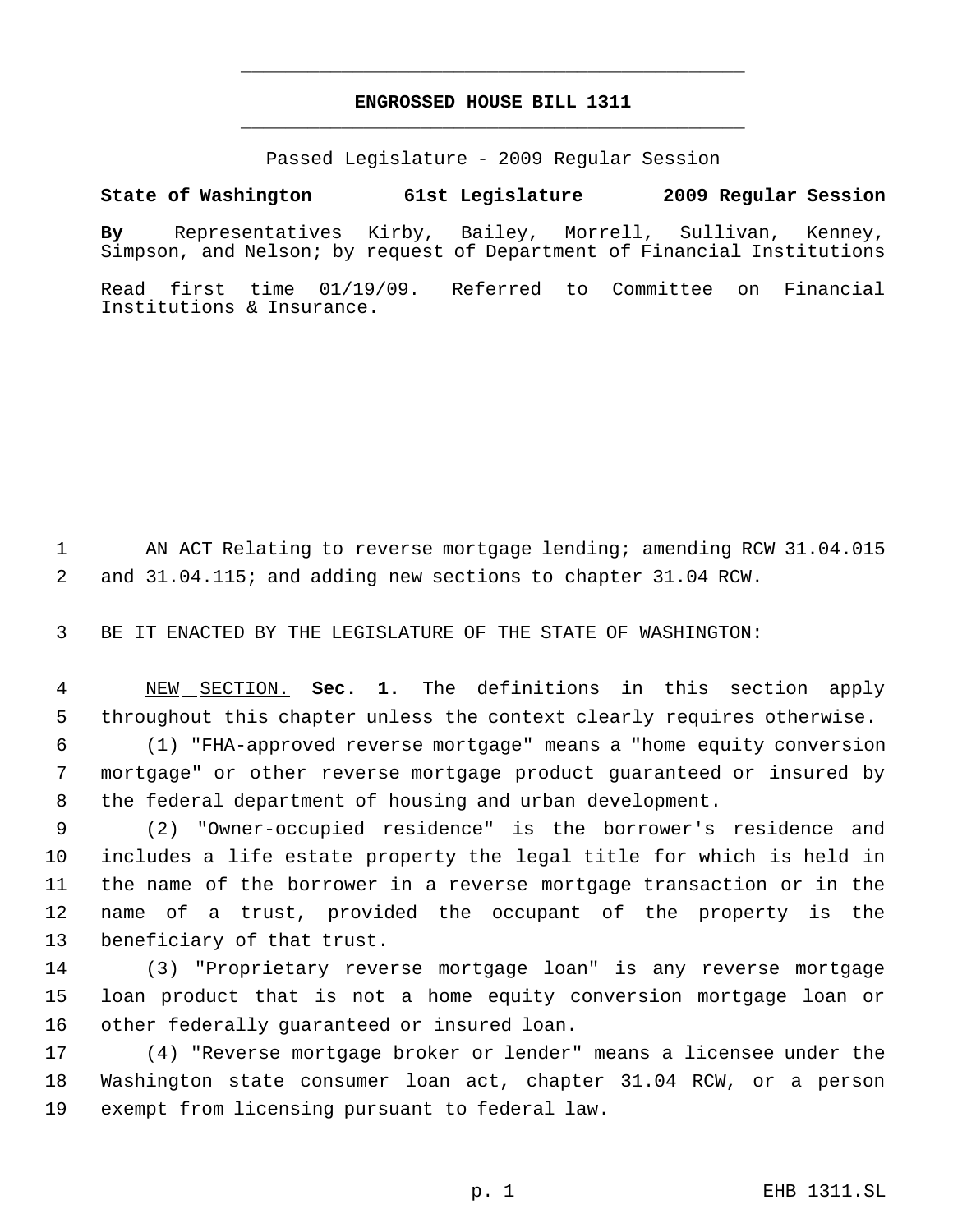(5) "Reverse mortgage loan" means a nonrecourse consumer credit obligation in which:

 (a) A mortgage, deed of trust, or equivalent consensual security interest securing one or more advances is created in the borrower's dwelling;

 (b) Any principal, interest, or shared appreciation or equity is due and payable, other than in the case of default, only after:

8 (i) The consumer dies;

(ii) The dwelling is transferred; or

 (iii) The consumer ceases to occupy the dwelling as a dwelling; and (c) The broker or lender is licensed under Washington state law or

exempt from licensing under federal law.

 NEW SECTION. **Sec. 2.** (1) For purposes of sections 1 through 9 of this act, in addition to any other requirements, licensees must comply with the following requirements before offering proprietary reverse mortgage loans:

 (a) Maintain an irrevocable standby letter of credit approved by the director from a financial institution approved by the director in favor of the licensee in an amount necessary to fund all reverse mortgage loan requirements anticipated over the next twelve months for loans then on the licensee's books and those expected to be made over the next twelve months or three million dollars, whichever is greater. The initial term of the letter of credit must be at least two years.

 (b) The financial institution that provides the letter of credit as required in (a) of this subsection may not be affiliated with the licensee.

 (c) A licensee with a rating of either 4A1 or 5A1 from Dun & Bradstreet credit services for three consecutive years is exempt from the requirements set forth in (a) of this subsection.

 (2) The licensee shall maintain a minimum capital of ten million dollars.

 (3) A licensee may rely on the capital of its parent to satisfy the requirement of subsection (2) of this section. However, for any year in which a licensee seeks to so rely, it shall provide to the director a certified financial statement of the parent showing a net worth of at least one hundred million dollars as of the close of its most recent fiscal year and a binding written commitment from the parent to the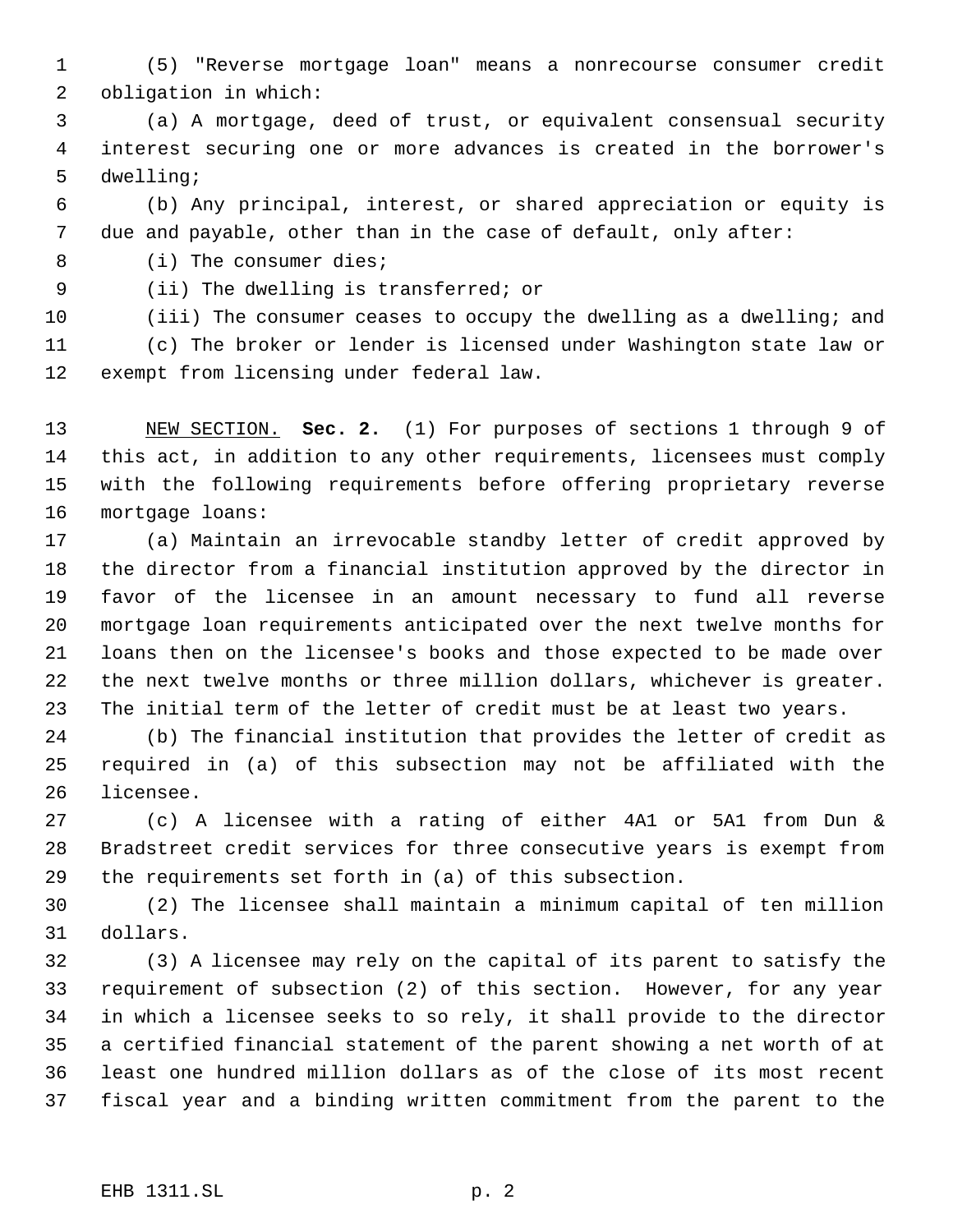licensee to make a minimum of ten million dollars available to the licensee as a capital contribution in connection with its reverse mortgage lending program.

 (4) Subsections (2) and (3) of this section do not apply to a licensee that:

 (a) Only originates proprietary reverse mortgage loans the proceeds of which are fully disbursed at the loan closing; or

 (b) Only originates proprietary reverse mortgage loans that are sold into the secondary market to an investor with either a 4A1 or 5A1 rating from Dun & Bradstreet credit services. A licensee that makes such a sale shall obtain a written commitment to purchase the loans from the investor prior to closing and shall arrange for the delivery of the loans to the investor within ten days of the loan closing.

 NEW SECTION. **Sec. 3.** The department of financial institutions has specific authority to develop rules regarding the interpretation and implementation of this section. A proprietary reverse mortgage loan must comply with all of the following requirements:

 (1) For the purposes of this section prepayment, in whole or in part, or the refinancing of a reverse mortgage loan, is permitted without penalty at any time during the term of the reverse mortgage loan. For the purposes of this section, penalty does not include any fees, payments, or other charges, not including interest, that would have otherwise been due upon the reverse mortgage being due and payable. However, when a reverse mortgage lender has paid or waived all of the usual fees or costs associated with a reverse mortgage loan, a prepayment penalty may be imposed, provided the penalty does not exceed the total amount of the usual fees or costs that were initially absorbed or waived by the reverse mortgage lender. A mortgagee may not impose a prepayment penalty under this subsection if the prepayment is caused by the occurrence of the death of the borrowers. A borrower must be provided prior written notice of any permissible prepayment penalty under this section;

 (2) A reverse mortgage loan may provide for a fixed or adjustable interest rate or combination thereof, including compound interest, and may also provide for interest that is contingent on the value of the property upon execution of the loan or at maturity, or on changes in value between closing and maturity;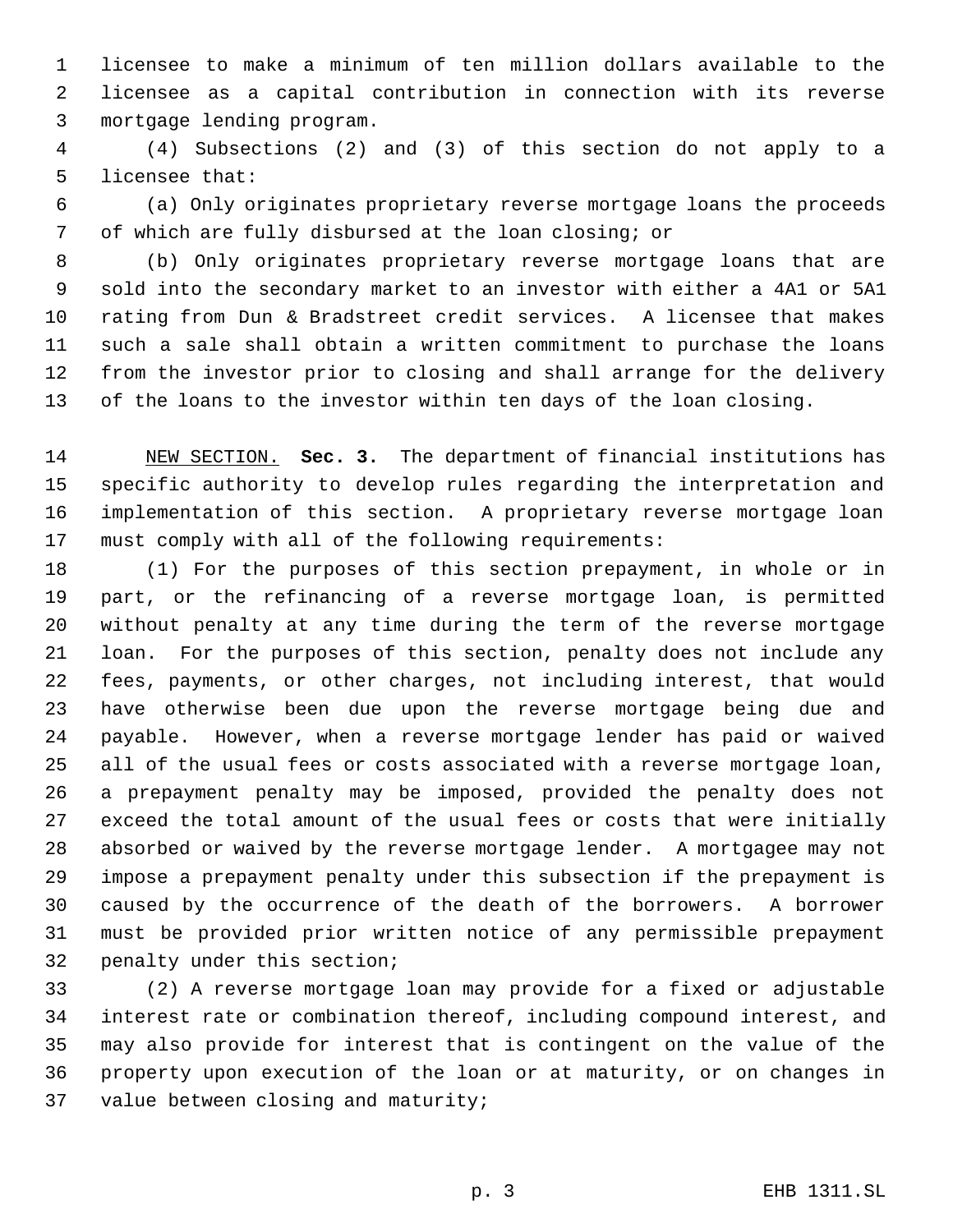(3) The lender shall pay a late charge to the borrower for any late advance. If the lender does not mail or electronically transfer a scheduled monthly advance to the borrower on the first business day of the month, or within five business days of the date the lender receives the request, or such other regularly scheduled contractual date, the late charge is ten percent of the entire amount that should have been paid to the borrower for that month or as a result of that request. For each additional day that the lender fails to make the advance, the lender shall pay interest on the late advance at the interest rate stated in the loan documents. If the loan documents provide for an adjustable interest rate, the rate in effect when the late charge first accrues is used. Any late charge is paid from the lender's funds and may not be added to the unpaid principal balance. Additionally, the lender forfeits the right to interest and a monthly servicing fee for any months in which the advance has not been timely made. This section does not affect the department of financial institution's ability to 17 impose other sanctions to protect consumers of reverse mortgage loans;

 (4) The reverse mortgage loan may become due and payable upon the occurrence of any one of the following events:

 (a) The home securing the loan is sold or title to the home is otherwise transferred;

 (b) All borrowers cease occupying the home as a principal residence, except as provided in subsection (5) of this section; or

 (c) A defaulting event occurs which is specified in the loan documents;

 (5) Repayment of the reverse mortgage loan is subject to the following additional conditions:

 (a) Temporary absences from the home not exceeding one hundred eighty consecutive days do not cause the mortgage to become due and payable;

 (b) Extended absences from the home exceeding one hundred eighty consecutive days, but less than one year, do not cause the mortgage to become due and payable if the borrower has taken prior action that secures and protects the home in a manner satisfactory to the lender, as specified in the loan documents;

 (c) The lender's right to collect reverse mortgage loan proceeds is subject to the applicable statute of limitations for written loan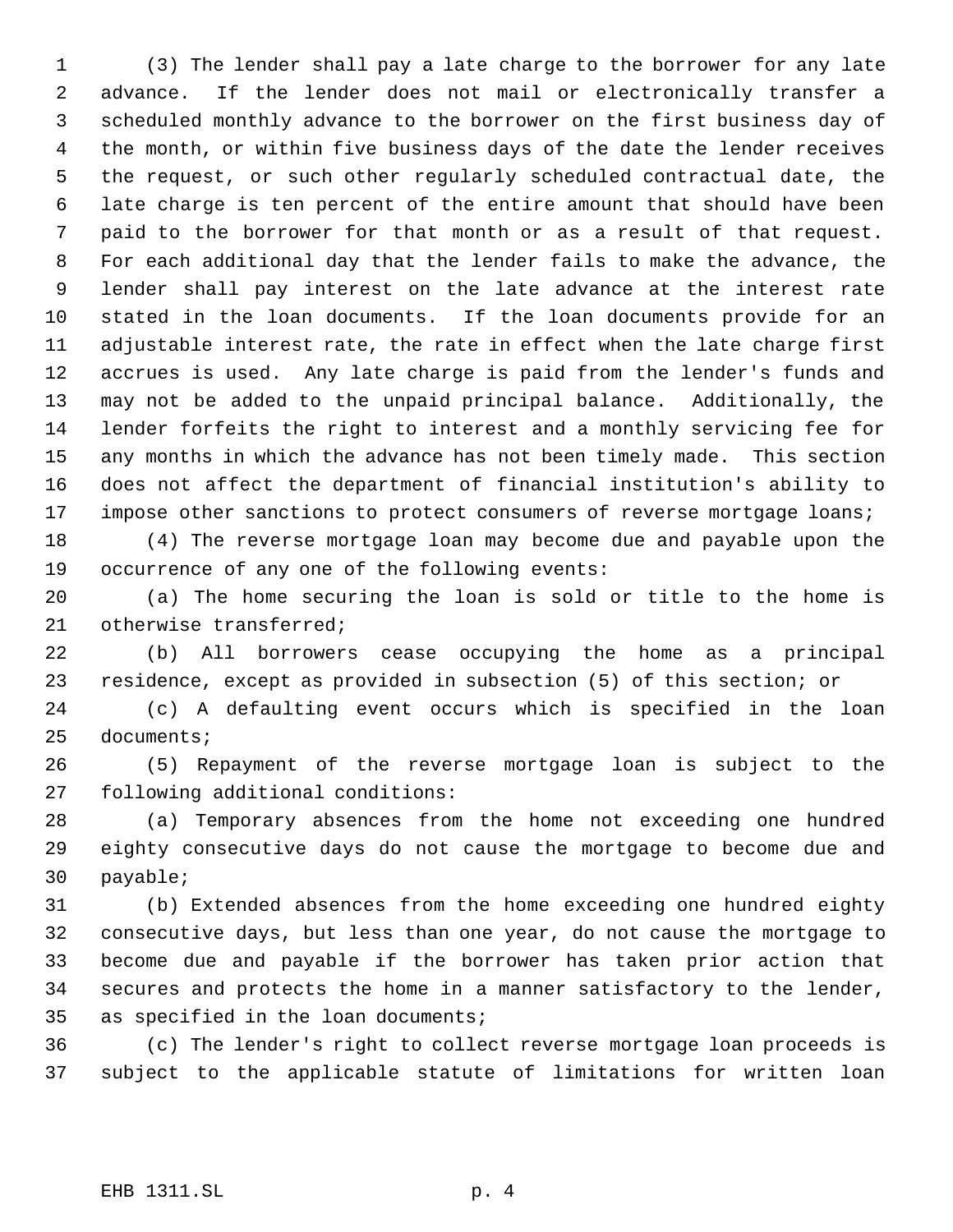contracts. Notwithstanding any other provision of law, the statute of limitations shall commence on the date that the reverse mortgage loan becomes due and payable as provided in the loan agreement; and

 (d) Using conspicuous, bold sixteen-point or larger type, the lender shall disclose in the loan agreement any interest rate or other fees to be charged during the period that commences on the date that the reverse mortgage loan becomes due and payable, and that ends when repayment in full is made;

 (6) The first page of any deed of trust securing a reverse mortgage loan must contain the following statement in sixteen-point boldface type: "This deed of trust secures a reverse mortgage loan;"

 (7) A lender or any other party that participates in the origination of a reverse mortgage loan shall not require an applicant for a reverse mortgage to purchase an annuity, insurance, or another product as a condition of obtaining a reverse mortgage loan. A reverse mortgage lender or a broker arranging a reverse mortgage loan shall not:

 (a) Offer an annuity to the borrower prior to the closing of the reverse mortgage or before the expiration of the right of the borrower 20 to rescind the reverse mortgage agreement;

 (b) Refer the borrower to anyone for the purchase of an annuity prior to the closing of the reverse mortgage or before the expiration 23 of the right of the borrower to rescind the reverse mortgage agreement; or

 (c) Provide marketing information or annuity sales leads to anyone regarding the prospective borrower or borrower, or receive any compensation for such an annuity sale or referral;

 (8)(a) A lender or any other party that participates in the origination of a reverse mortgage loan shall maintain safeguards, acceptable to the department of financial institutions, to ensure that individuals offering reverse mortgage loans do not provide reverse mortgage borrowers with any other financial or insurance products and that individuals participating in the origination of a reverse mortgage loan have no ability or incentive to provide the borrower with any other financial or insurance product;

 (b) The borrower shall not be required, directly or indirectly, as a condition of obtaining a reverse mortgage under this section, to purchase any other financial or insurance products;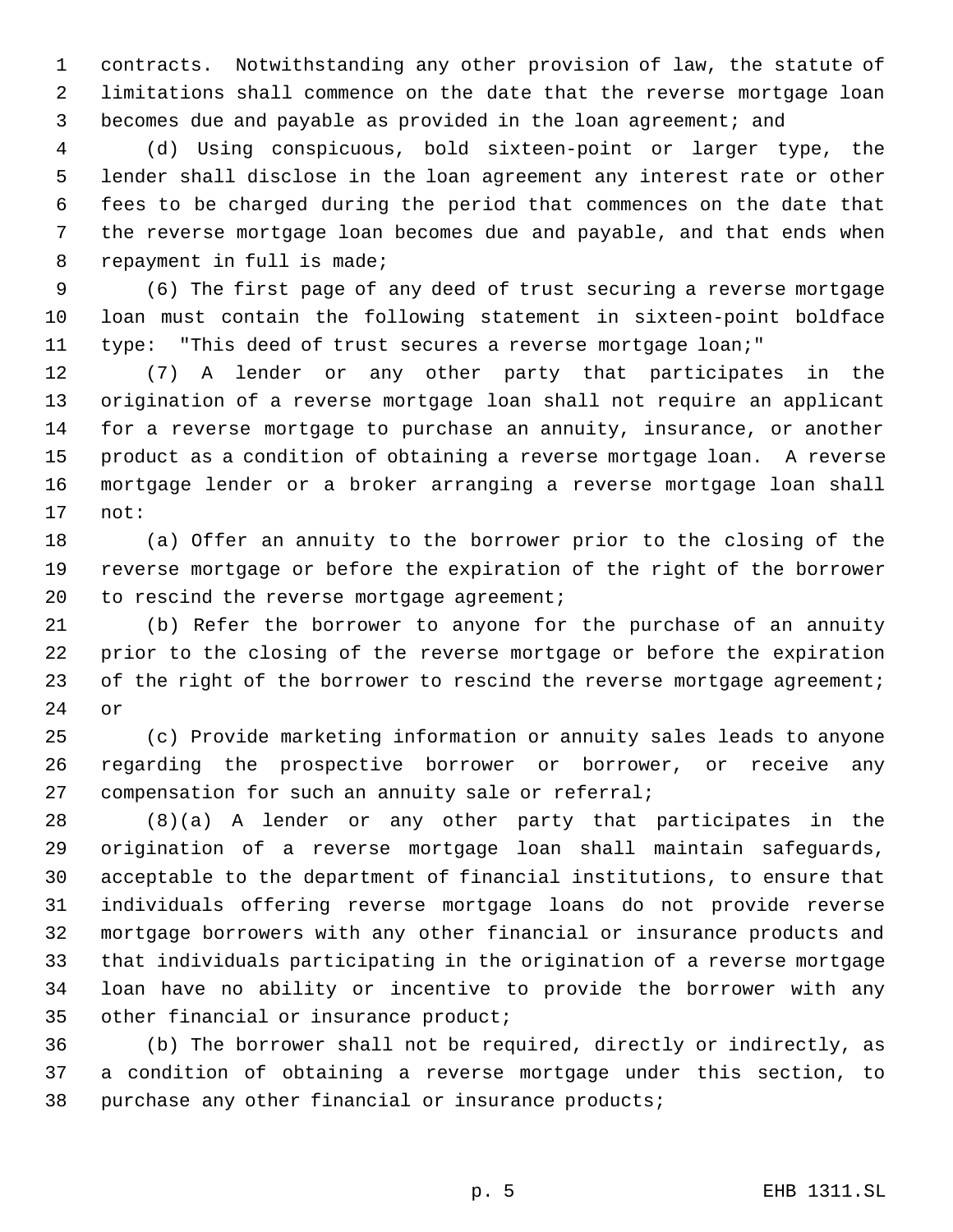(9) Prior to accepting a final and complete application for a reverse mortgage loan or assessing any fees, a lender shall refer the prospective borrower to an independent housing counseling agency approved by the federal department of housing and urban development for counseling. The counseling must meet the standards and requirements established by the federal department of housing and urban development for reverse mortgage counseling. The lender shall provide the borrower with a list of at least five independent housing counseling agencies approved by the federal department of housing and urban development, including at least two agencies that can provide counseling by telephone. Telephone counseling is only available at the borrower's request;

 (10) A lender shall not accept a final and complete application for a reverse mortgage loan from a prospective applicant or assess any fees upon a prospective applicant without first receiving a certification from the applicant or the applicant's authorized representative that the applicant has received counseling from an agency as described in subsection (9) of this section. The certification must be signed by the borrower and the agency counselor, and must include the date of the counseling and the names, addresses, and telephone numbers of both the counselor and the borrower. Electronic facsimile copy of the housing counseling certification satisfies the requirements of this subsection. The lender shall maintain the certification in an accurate, reproducible, and accessible format for the term of the reverse mortgage;

 (11) A reverse mortgage loan may not be made for a Washington state resident unless that resident is a minimum of sixty years of age as of 28 the date of execution of the loan; and

 (12) Except for the initial disbursement of moneys to the closing agent, advances by the lender to the borrower must be issued directly to the borrower, or his or her legal representative, and not to an intermediary or third party.

 NEW SECTION. **Sec. 4.** The borrower in a proprietary reverse mortgage transaction has the same right to rescind the transaction as provided in the truth in lending act, Regulation Z, 12 C.F.R. Sec. 226.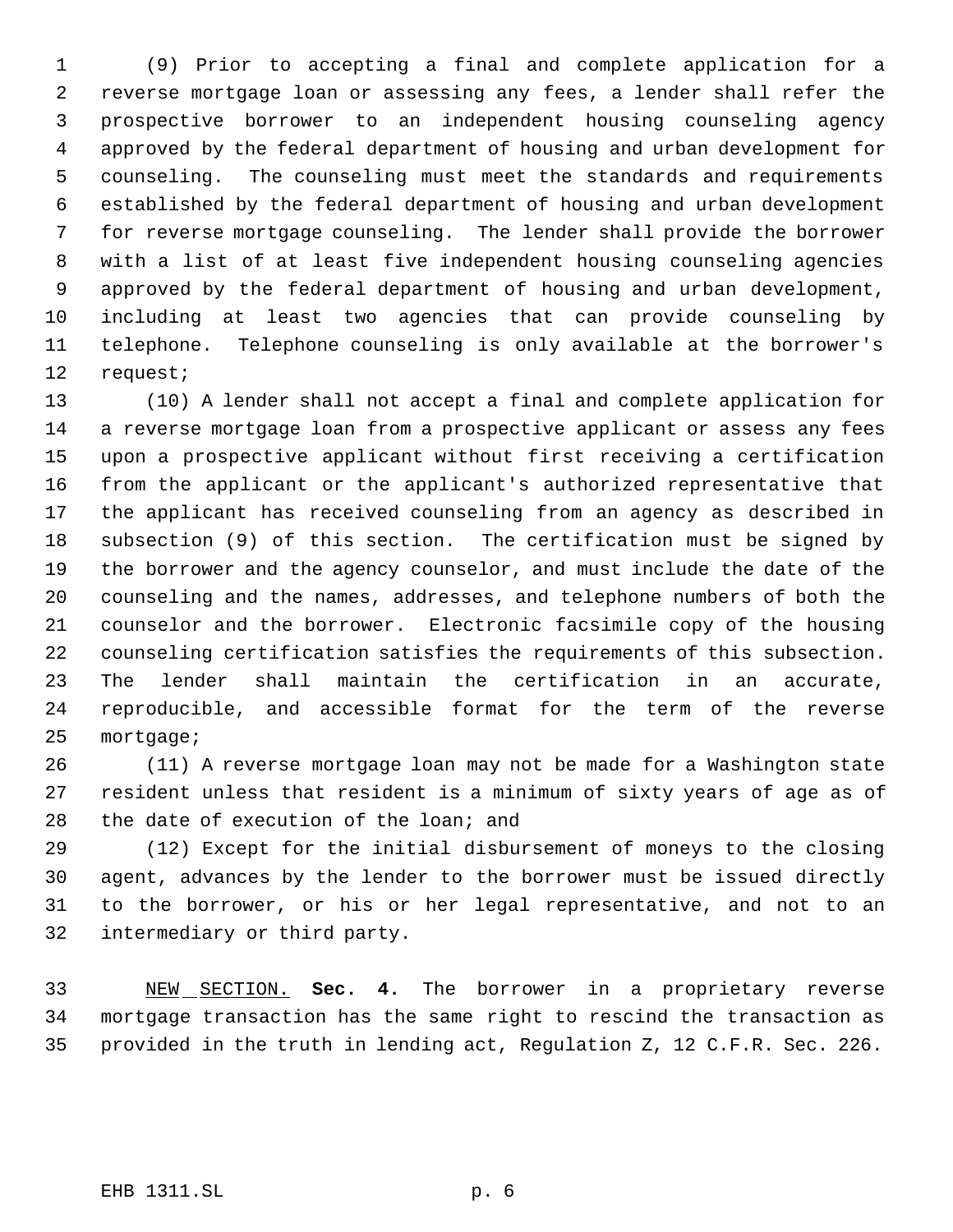NEW SECTION. **Sec. 5.** (1) This section does not apply to a home equity conversion mortgage or other federally administered reverse mortgage product. A proprietary reverse mortgage loan product may not be offered without preapproval by the department of financial institutions.

 (2) The director may make rules regarding the preapproval process, and may require any documentation, information, standards, or data deemed necessary by the director. The director may disapprove any proprietary reverse mortgage loan products that contain or incorporate by reference any inconsistent, ambiguous, or misleading provisions or terms, or exceptions and conditions which unreasonably or deceptively affect the reverse mortgage contract. Additional grounds for disapproval may include, without limitation, the existence in the proprietary product of any benefits provided to the borrower that are contrary to public policy.

 NEW SECTION. **Sec. 6.** (1) A proprietary reverse mortgage loan application may not be taken by a lender unless the loan applicant has received from the lender the following plain language statement in conspicuous bold sixteen-point type or larger, advising the prospective borrower about counseling prior to obtaining the reverse mortgage loan within three business days of receipt of the completed loan application:

"**Important notice to reverse mortgage loan applicant**

 **A reverse mortgage is a complex financial transaction that provides a means of using the equity you have built up in your home, or the value of your home, as a way to access home equity.**

 **If you decide to obtain a reverse mortgage loan, you will sign binding legal documents that will have important legal, tax, and financial implications for you and your estate.**

 **It is very important for you to understand the terms of the reverse mortgage and its effect. Before entering into this transaction, you are required by law to consult with an independent loan counselor. A list of approved counselors will be provided to you by the lender or broker. You may also want to discuss your decision with family members or others on whom you rely for financial advice."**

 (2) As part of the disclosure required under this section, the lender or servicer shall provide an annual, or more frequent,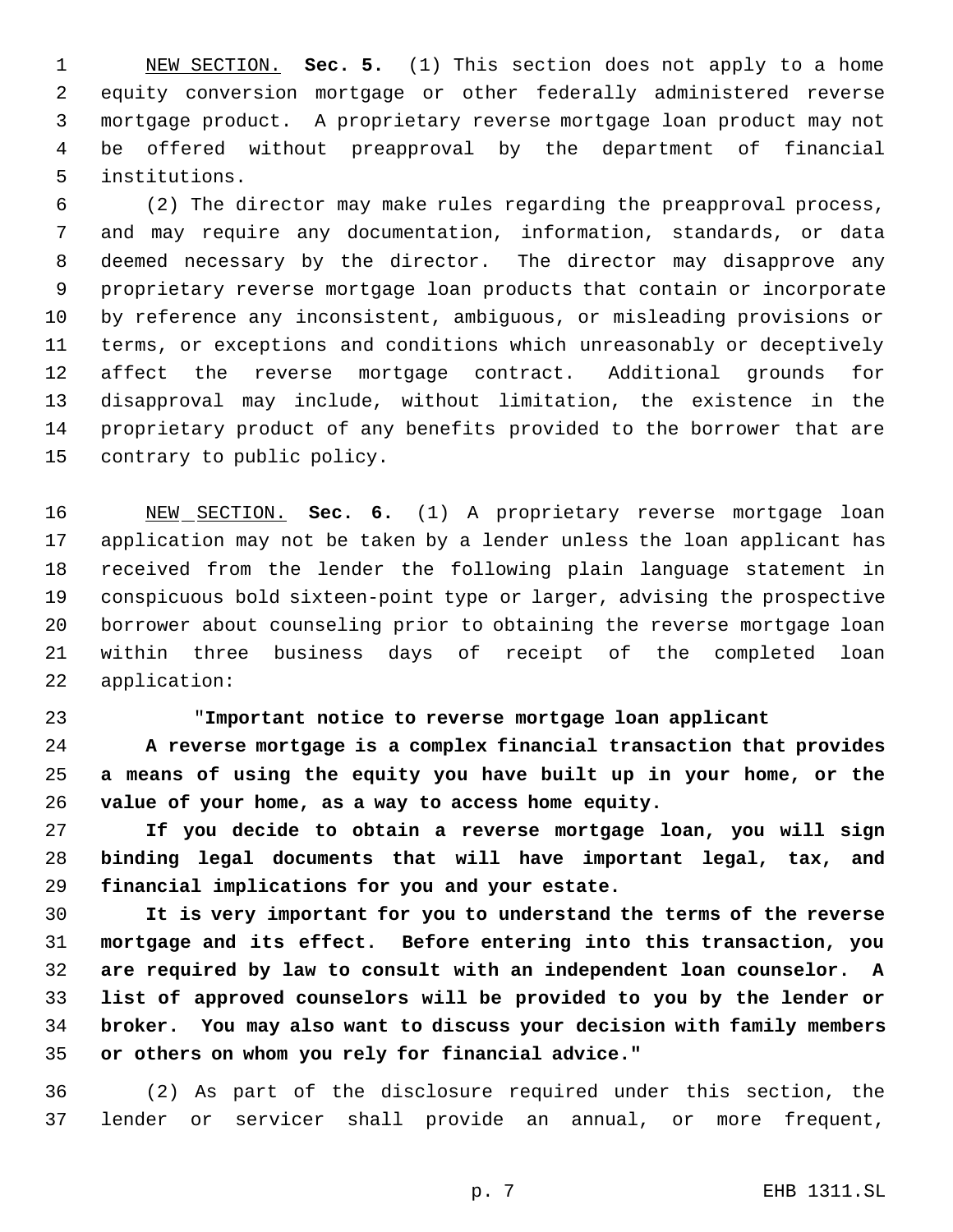disclosure statement to the borrower, providing details of the loan advances, balance, other terms, and the name and telephone number of the lender's employee or agent who has been specifically designated to respond to inquiries concerning reverse mortgage loans.

 (3) In addition to any other loan documentation or disclosure, prior to execution of the loan and at the end of the loan term, the lender may either obtain an independent appraisal of the property value or use the current year's tax assessment valuation of the property. Copies of these appraisals must be timely provided to the borrower within five days of the borrower's written request, provided the borrower has paid for the appraisal.

 NEW SECTION. **Sec. 7.** (1) In addition to any other remedies, if a lender defaults on any of the reverse mortgage loan terms and fails to cure an actual default after notice as specified in the loan documents, the borrower, or the borrower's estate, is entitled to treble damages.

 (2) An arrangement, transfer, or lien subject to this chapter is not invalidated solely because of the failure of a lender to comply with any provision of this chapter. However, this section does not preclude the application of any other existing civil remedies provided by law.

 (3) A violation of federal legal requirements for an FHA-approved reverse mortgage as defined in section 1(1) of this act constitutes a violation of this chapter.

 NEW SECTION. **Sec. 8.** (1) To the extent that implementation of this section does not conflict with federal law resulting in the loss of federal funding, proprietary reverse mortgage loan advances made to a borrower must be treated as proceeds from a loan and not as income for the purpose of determining eligibility and benefits under means-tested programs of aid to individuals.

 (2) Undisbursed reverse mortgage funds must be treated as equity in the borrower's home and not as proceeds from a loan, resources, or assets for the purpose of determining eligibility and benefits under means-tested programs of aid to individuals.

 (3) This section applies to any law or program relating to payments, allowances, benefits, or services provided on a means-tested basis by this state including, but not limited to, optional state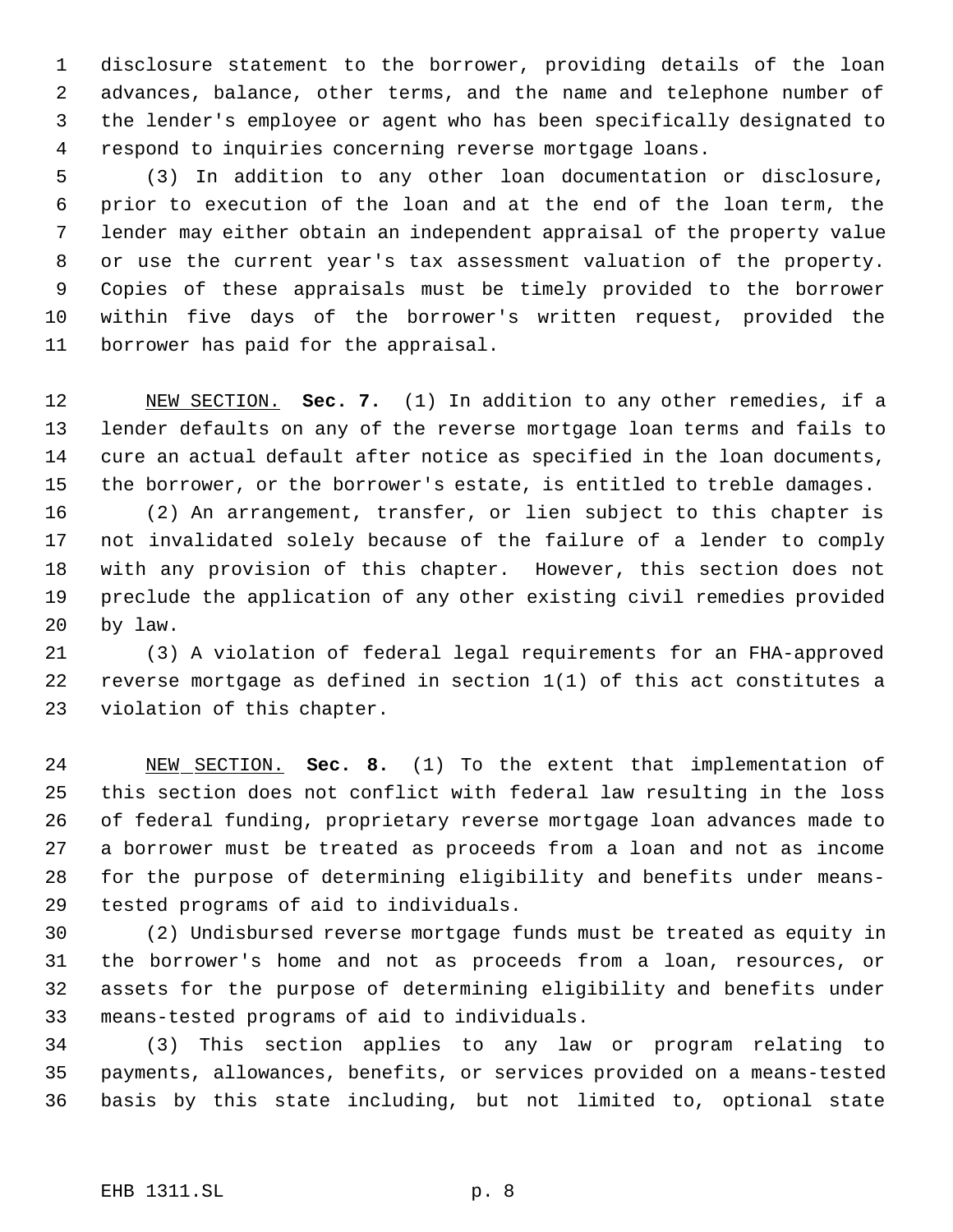supplements to the federal supplemental security income program, low- income energy assistance, property tax relief, general assistance, and medical assistance only to the extent this section does not conflict with Title 19 of the federal social security act.

 NEW SECTION. **Sec. 9.** The director of the department of financial institutions may take the necessary steps to ensure that this act is implemented on its effective date.

 NEW SECTION. **Sec. 10.** Sections 1 through 9 of this act may be known and cited as the Washington state reverse mortgage act.

 NEW SECTION. **Sec. 11.** Sections 1 through 10 of this act are each added to chapter 31.04 RCW and codified with the subchapter heading of "reverse mortgage lending."

 **Sec. 12.** RCW 31.04.015 and 2001 c 81 s 1 are each amended to read as follows:

 The definitions set forth in this section apply throughout this chapter unless the context clearly requires a different meaning.

 (1) "Person" includes individuals, partnerships, associations, limited liability companies, limited liability partnerships, trusts, corporations, and all other legal entities.

 (2) "License" means a single license issued under the authority of this chapter with respect to a single place of business.

 (3) "Licensee" means a person to whom one or more licenses have been issued.

(4) "Director" means the director of financial institutions.

 (5) "Insurance" means life insurance, disability insurance, property insurance, involuntary unemployment insurance, and such other insurance as may be authorized by the insurance commissioner.

 (6) "Add-on method" means the method of precomputing interest payable on a loan whereby the interest to be earned is added to the principal balance and the total plus any charges allowed under this chapter is stated as the loan amount, without further provision for the payment of interest except for failure to pay according to loan terms. The director may adopt by rule a more detailed explanation of the meaning and use of this method.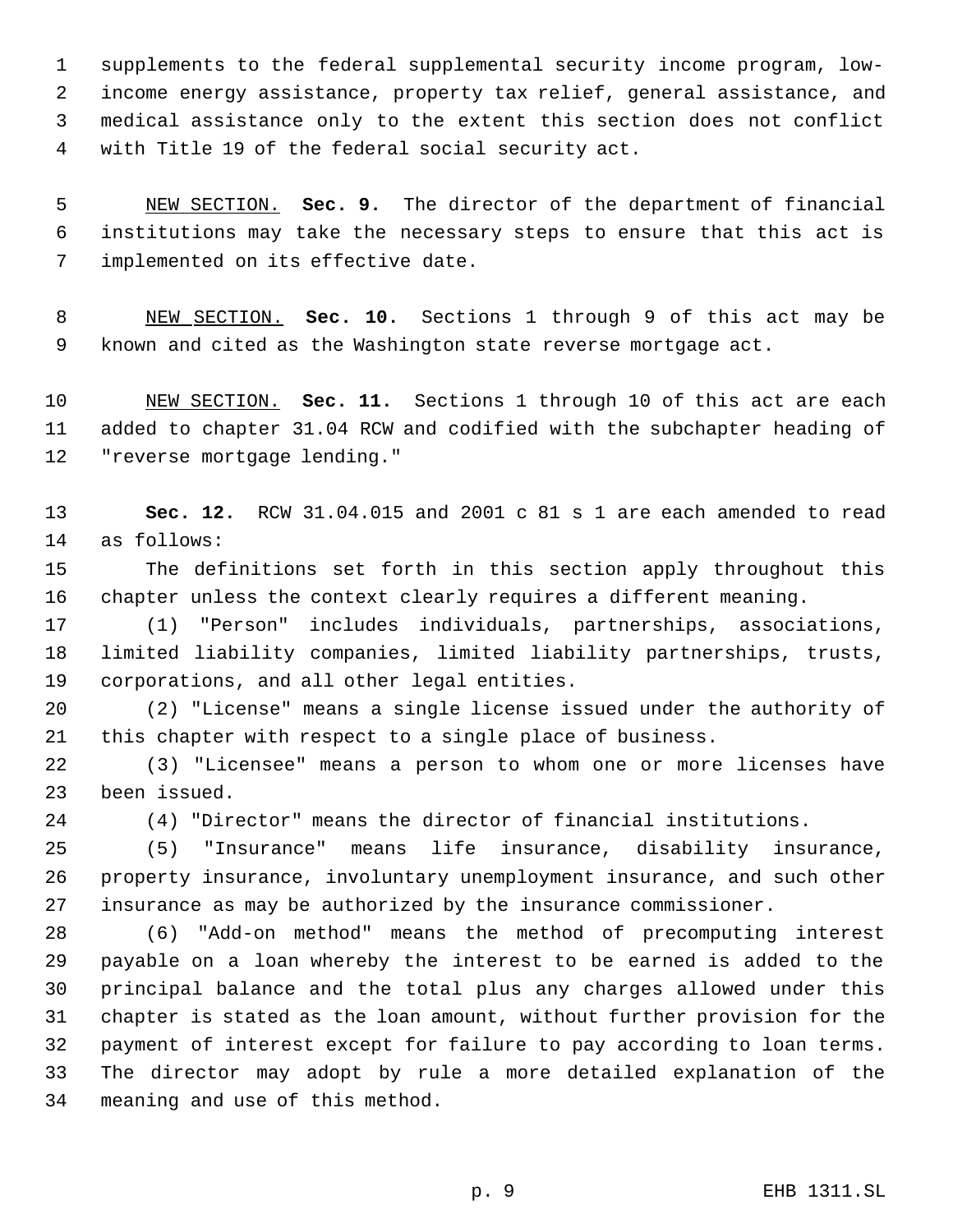(7) "Simple interest method" means the method of computing interest payable on a loan by applying the annual percentage interest rate or its periodic equivalent to the unpaid balances of the principal of the loan outstanding for the time outstanding with each payment applied first to any unpaid penalties, fees, or charges, then to accumulated interest, and the remainder of the payment applied to the unpaid balance of the principal until paid in full. In using such method, interest shall not be payable in advance nor compounded, except that on a loan secured by real estate, a licensee may collect at the time of the loan closing up to but not exceeding forty-five days of prepaid 11 interest. The prohibition on compounding interest does not apply to 12 reverse mortgage loans made in accordance with the Washington state 13 reverse mortgage act. The director may adopt by rule a more detailed explanation of the meaning and use of this method.

 (8) "Applicant" means a person applying for a license under this chapter.

 (9) "Borrower" means any person who consults with or retains a licensee or person subject to this chapter in an effort to obtain or seek information about obtaining a loan, regardless of whether that person actually obtains such a loan.

 (10) "Loan" means a sum of money lent at interest or for a fee or other charge and includes both open-end and closed-end loan transactions.

 (11) "Loan originator" means a person employed, either directly or indirectly, or retained as an independent contractor by a licensee, to make or assist a person in applying to obtain a loan.

 (12) "Making a loan" means closing a loan in a person's name, or advancing, offering to advance, or making a commitment to advance funds to a borrower for a loan.

 (13) "Mortgage broker" means the same as defined in RCW 19.146.010, except that for purposes of this chapter, a licensee or person subject to this chapter cannot receive compensation as both a consumer loan licensee making the loan and as a mortgage broker in the same loan transaction.

 (14) "Officer" means an official appointed by the company for the purpose of making business decisions or corporate decisions.

 (15) "Principal" means any person who controls, directly or indirectly through one or more intermediaries, alone or in concert with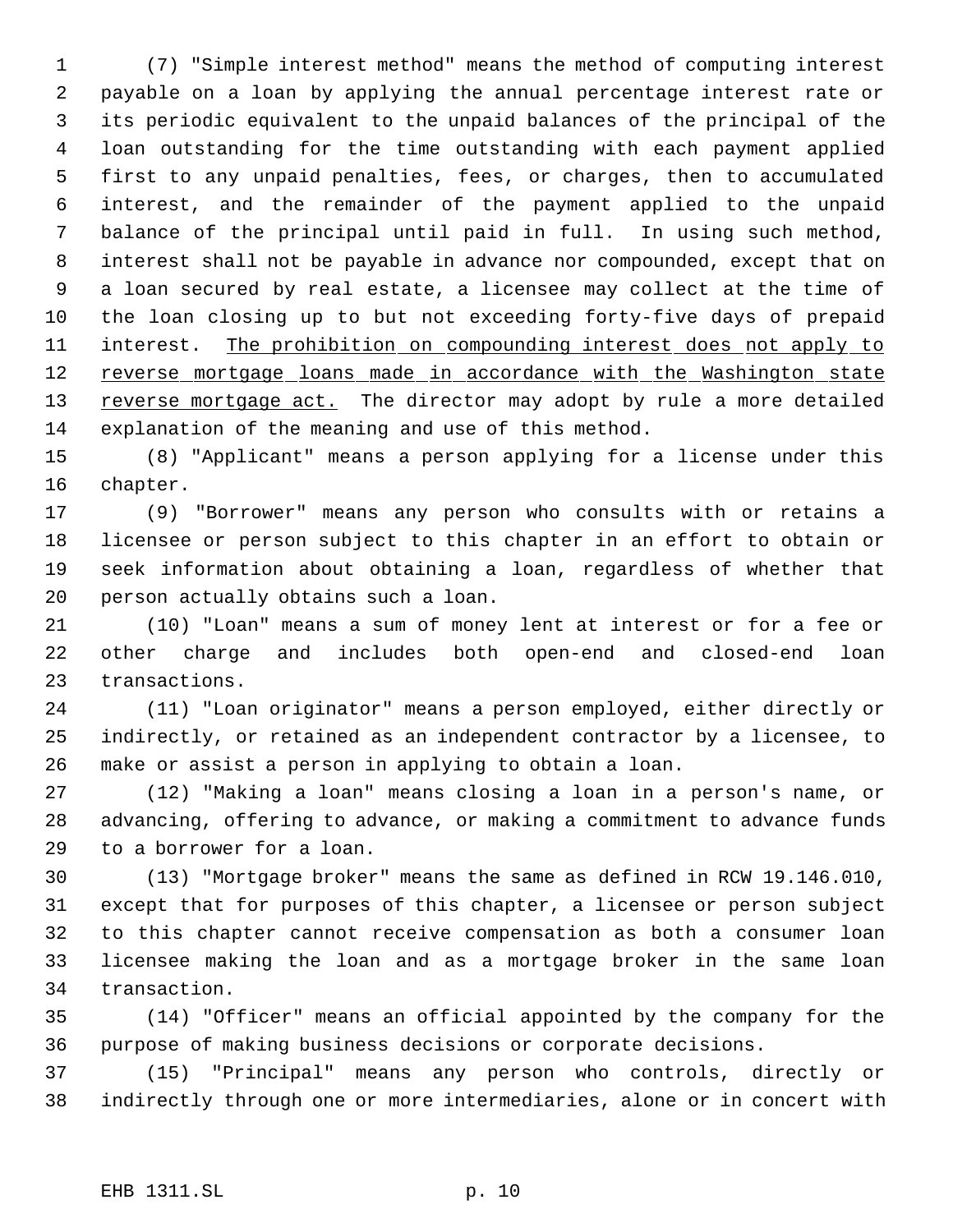others, a ten percent or greater interest in a partnership; company; association or corporation; or a limited liability company, and the owner of a sole proprietorship.

 (16) "Senior officer" means an officer of a licensee at the vice president level or above.

 (17) "Third party service provider" means any person other than the licensee or a mortgage broker who provides goods or services to the licensee or borrower in connection with the preparation of the borrower's loan and includes, but is not limited to, credit reporting agencies, real estate brokers or salespersons, title insurance companies and agents, appraisers, structural and pest inspectors, or escrow companies.

 **Sec. 13.** RCW 31.04.115 and 1994 c 92 s 168 are each amended to read as follows:

 (1) As used in this section, "open-end loan" means an agreement between a licensee and a borrower that expressly states that the loan is made in accordance with this chapter and that provides that:

 (a) A licensee may permit the borrower to obtain advances of money from the licensee from time to time, or the licensee may advance money on behalf of the borrower from time to time as directed by the borrower;

 (b) The amount of each advance and permitted charges and costs are debited to the borrower's account, and payments and other credits are 24 credited to the same account;

 (c) The charges are computed on the unpaid principal balance, or balances, of the account from time to time; and

 (d) The borrower has the privilege of paying the account in full at any time without prepayment penalty or, if the account is not in default, in monthly installments of fixed or determinable amounts as provided in the agreement.

 (2)(a) Interest charges on an open-end loan shall not exceed twenty-five percent per annum computed in each billing cycle by any of the following methods:

34 ( $(\overline{\{a\}})$ ) (i) By converting the annual rate to a daily rate, and multiplying the daily rate by the daily unpaid principal balance of the account, in which case each daily rate is determined by dividing the annual rate by three hundred sixty-five;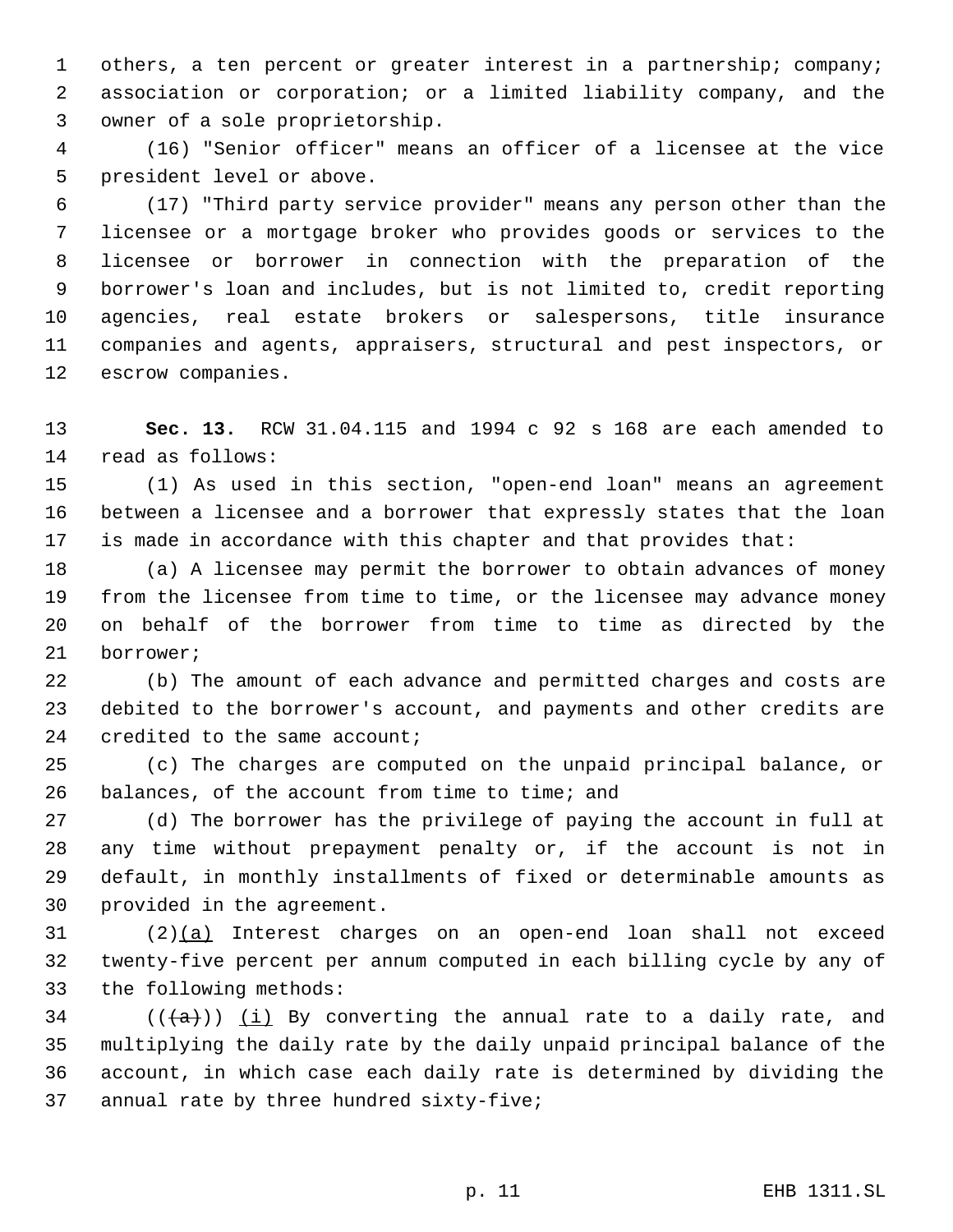$((\{b\}))$  (ii) By multiplying a monthly rate by the average daily unpaid principal balance of the account in the billing cycle, in which case the monthly rate is one-twelfth of the annual rate, and the average daily unpaid principal balance is the sum of the amount unpaid each day during the cycle divided by the number of days in the cycle; or

7 ( $((e))$  (iii) By converting the annual rate to a daily rate, and multiplying the daily rate by the average daily unpaid principal balance of the account in the billing cycle, in which case the daily rate is determined by dividing the annual rate by three hundred sixty- five, and the average daily unpaid principal balance is the sum of the amount unpaid each day during the cycle divided by the number of days in the cycle.

 For all of the methods of computation specified in this subsection  $(2)(a)$ , the billing cycle shall be monthly, and the unpaid principal balance on any day shall be determined by adding to the balance unpaid, as of the beginning of that day, all advances and other permissible amounts charged to the borrower, and deducting all payments and other credits made or received that day. A billing cycle is considered monthly if the closing date of the cycle is on the same date each month, or does not vary by more than four days from that date.

 (b) Reverse mortgage loans made in accordance with the Washington 23 state reverse mortgage act are not subject to the interest charge computation restrictions or billing cycle requirements in this section.

 (3) In addition to the charges permitted under subsection (2) of this section, the licensee may contract for and receive an annual fee, payable each year in advance, for the privilege of opening and maintaining an open-end loan account. Except as prohibited or limited by this section, the licensee may also contract for and receive on an open-end loan any additional charge permitted by this chapter on other loans, subject to the conditions and restrictions otherwise pertaining to those charges.

 (4)(a) If credit life or credit disability insurance is provided, the additional charge for credit life insurance or credit disability insurance shall be calculated in each billing cycle by applying the current monthly premium rate for the insurance, at the rate approved by the insurance commissioner to the entire outstanding balances in the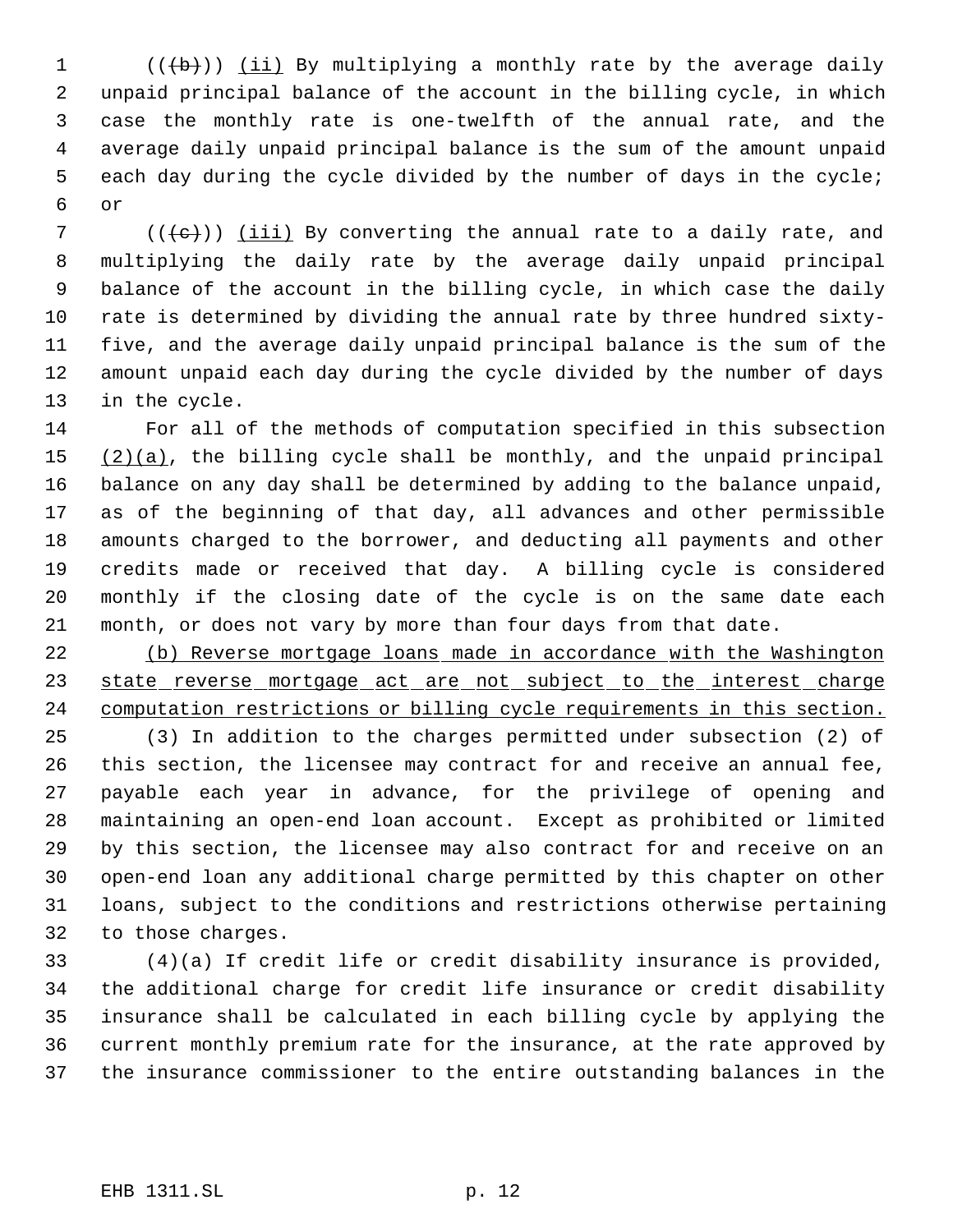borrower's open-end loan account, or so much thereof as the insurance 2 covers using any of the methods specified in subsection  $(2)(a)$  of this section for the calculation of interest charges; and

 (b) The licensee shall not cancel credit life or disability insurance written in connection with an open-end loan because of delinquency of the borrower in the making of the required minimum payments on the loan, unless one or more of the payments is past due for a period of ninety days or more; and the licensee shall advance to the insurer the amounts required to keep the insurance in force during that period, which amounts may be debited to the borrower's account.

 (5) A security interest in real or personal property may be taken to secure an open-end loan. Any such security interest may be retained until the open-end account is terminated. The security interest shall be promptly released if (a) there has been no outstanding balance in the account for twelve months and the borrower either does not have or surrenders the unilateral right to create a new outstanding balance; or (b) the account is terminated at the borrower's request and paid in full.

 (6) The licensee may from time to time increase the rate of interest being charged on the unpaid principal balance of the borrower's open-end loans if the licensee mails or delivers written notice of the change to the borrower at least thirty days before the effective date of the increase unless the increase has been earlier agreed to by the borrower. However, the borrower may choose to terminate the open-end account and the licensee shall allow the borrower to repay the unpaid balance incurred before the effective date of the rate increase upon the existing open-end loan account terms and interest rate unless the borrower incurs additional debt on or after the effective date of the rate increase or otherwise agrees to the new rate.

 (7) The licensee shall deliver a copy of the open-end loan agreement to the borrower at the time the open-end account is created. The agreement must contain the name and address of the licensee and of the principal borrower, and must contain such specific disclosures as may be required by rule of the director. In adopting the rules the director shall consider Regulation Z promulgated by the board of governors of the federal reserve system under the federal consumer credit protection act.